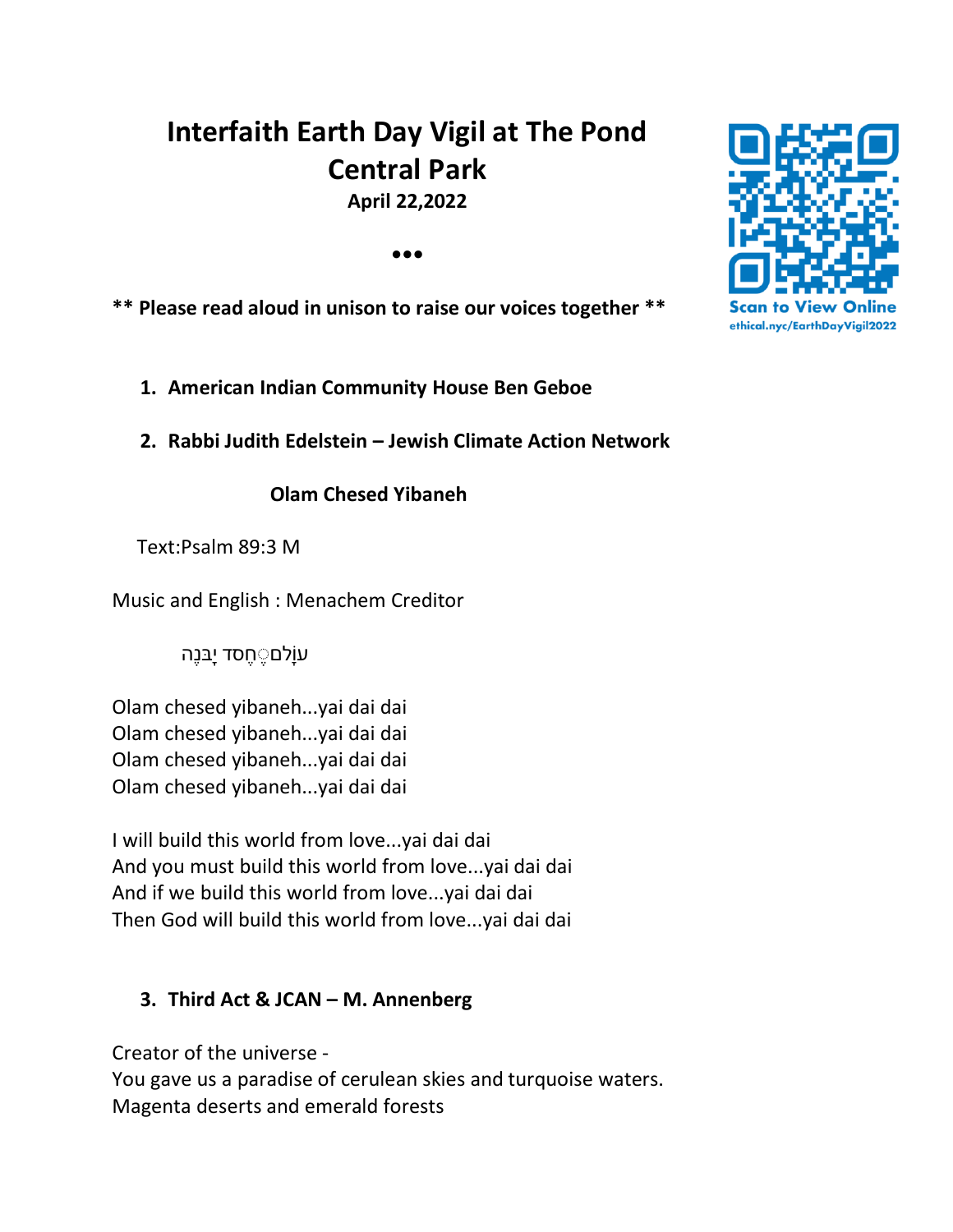Coral reefs teeming with life, ice capped mountains.

We ask for forgiveness - We have filled the air with carbon, The oceans with acid We have destroyed the biodiversity of life.

Our governments have failed us They have no plan So we must have a plan The people must be heard.

Our children hope for deliverance Show us the way to regeneration How do we repair a world besieged by chemicals? Show us the way to renew the Earth.

The time of the singing of the birds has come Give us strength Give us hope Give us fortitude for the fight to come.

# **4. Earth Care, First Presbyterian Church @ 12th Street – Barbara Sherman**

**Isaiah 55:12**

For you shall go out in joy, and be led back in peace; the mountains and the hills before you shall burst into song, and all the trees of the field shall clap their hands.

#### **The Talmud –**

Do not be daunted By the enormity of the world's grief Do justly, now. Have mercy, now.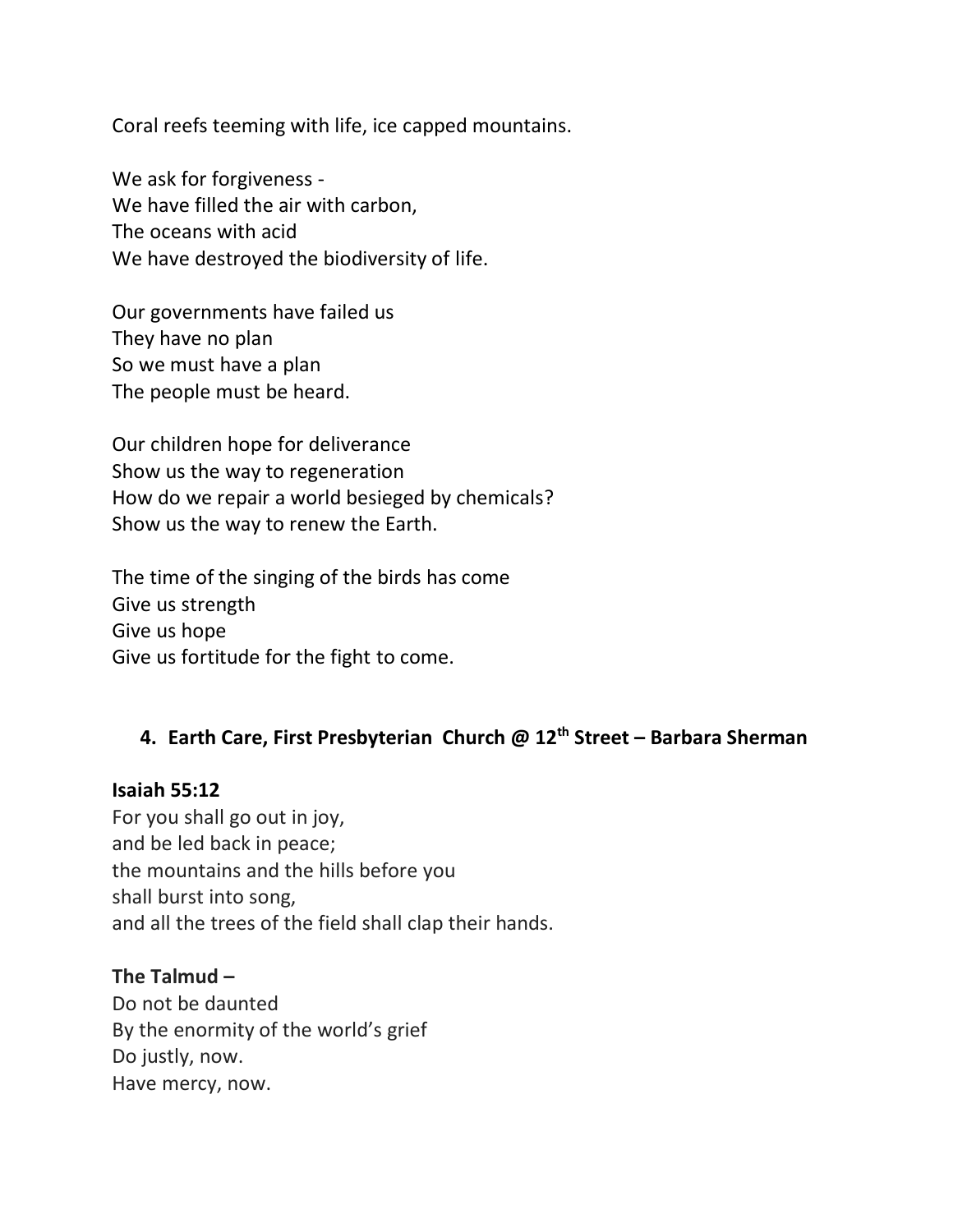Walk humbly, now.

You are not obligated To complete the work, But neither are you free To abandon it.

## **5. American Buddhist Study Center – Hoshina Seki**

"If you know how to be happy with the wonders of life that are already there for you to enjoy, you don't need to stress your mind and your body by striving harder and harder, and you don't need to stress this planet by purchasing more and more stuff. The Earth belongs to our children. We have already borrowed too much from it, and the way things have been going, we're not sure we'll be able to give it back to them in decent shape. And who are our children, actually? They are us because they are our own continuation. So we've been shortchanging ourselves. Much of our modern way of life is permeated by mindless overborrowing. The more we borrow, the more we lose. That's why we must wake up and see we don't need to do that anymore. What's already available in the here and now is plenty for us to be nourished and happy. Only that kind of insight will get us, each one of us, to stop engaging in the compulsive, selfsabotaging behaviors of our species. We need a collective awakening. One Buddha is not enough. All of us have to become Buddhas for our planet to have a chance. Fortunately, we have the power to wake up, to touch enlightenment from moment to moment, in our very own ordinary and, yes, busy lives. So let's start right now."

**Thich Nhat Hanh**

# **6. Beloved Earth, Riverside Church – Alan Bents-Letts Barbara Deming, "Spirit of Love," 1984**

Reader: Spirit of love That blows against our flesh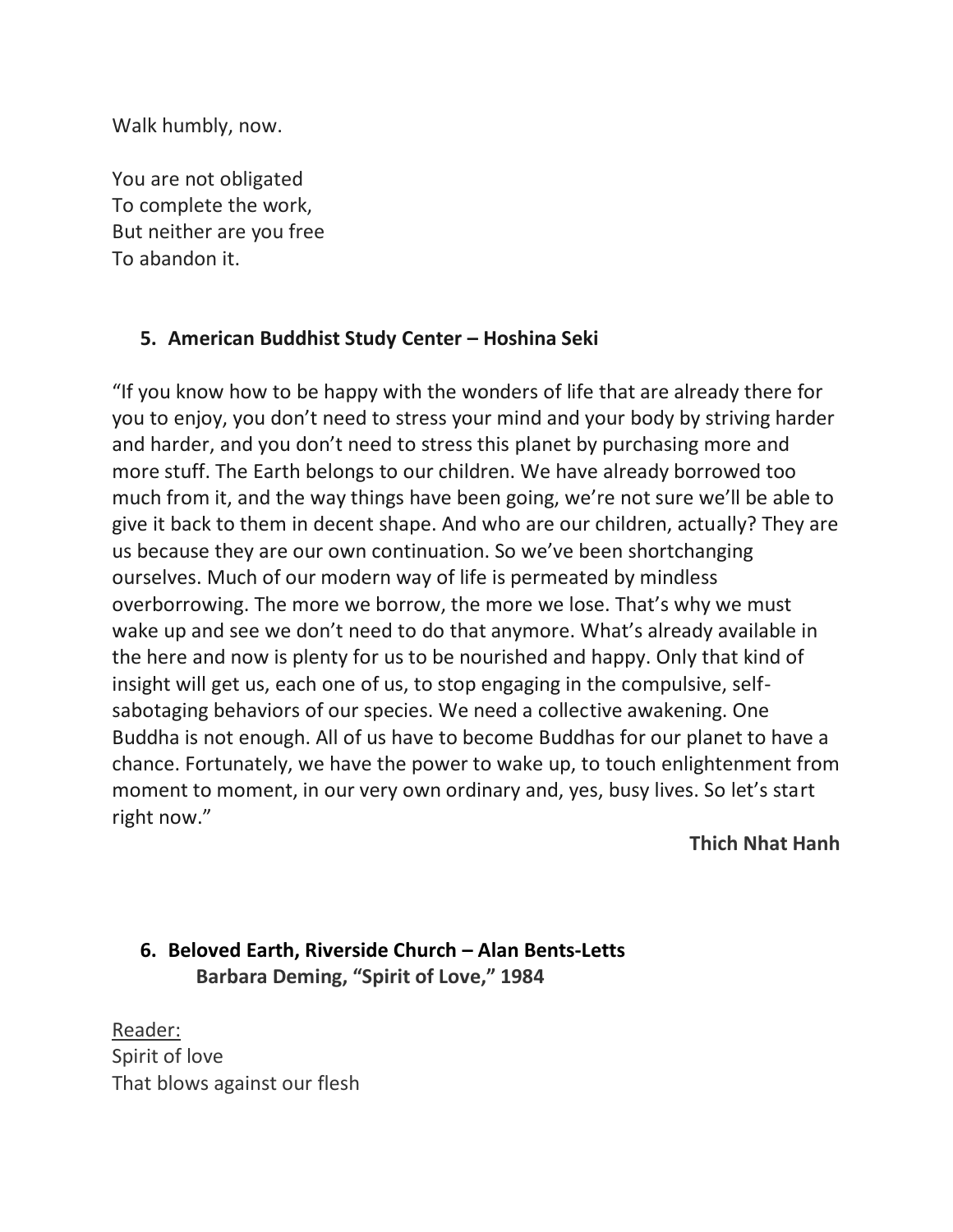Sets it trembling Moves across it as across grass Erasing every boundary that we accept And swings the doors of our lives wide– This is a prayer I sing: Save our perishing earth!

# All: **THIS IS A PRAYER I SING: SAVE OUR PERISHING EARTH!**

#### Reader:

Spirit that cracks our single selves– Eyes fall down eyes, Hearts escape through the bars of our ribs To dart into other bodies– Save this earth! The earth is perishing. This is a prayer I sing.

# All: **THE EARTH IS PERISHING, THIS IS A PRAYER I SING.**

### Reader:

Spirit that hears each one of us, Hears all that is–Listens, listens, hears us out– Inspire us now! Our own pulse beats in every stranger's throat, And also there within the flowered ground beneath our feet, And–teach us to listen! We can hear it in water, in wood, and even in stone. We are earth of this earth, and we are bone of its bone. This is a prayer I sing, for we have forgotten this and so The earth is perishing.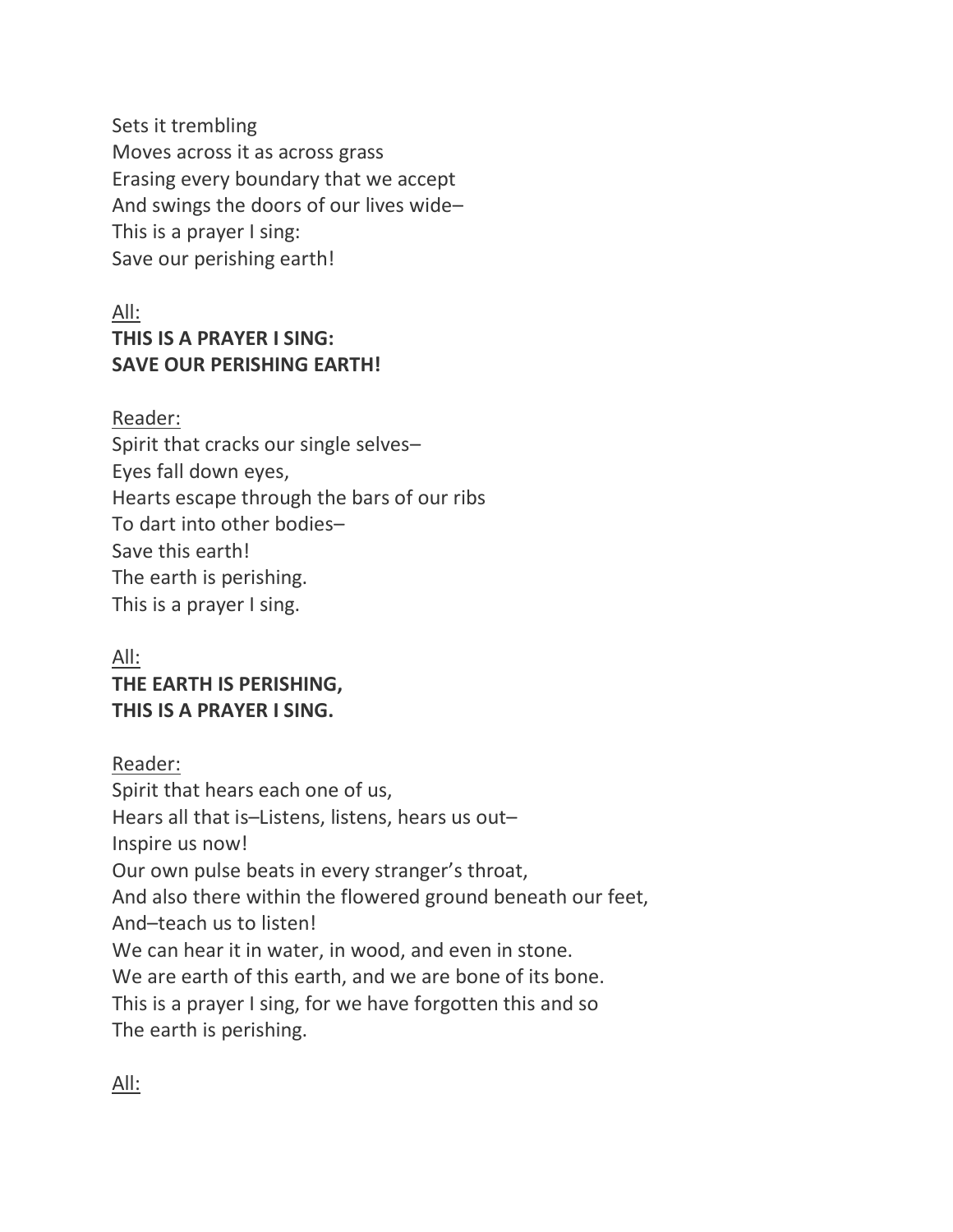## **THIS IS A PRAYER I SING, FOR WE HAVE FORGOTTEN THIS AND SO THE EARTH IS PERISHING**

#### **9. Quaker, New York Friends in Unity with Nature – Janet Solderberg**

*Divine Creator, Spirit in All Things, Your Kingdom is Here, and Now.*

*Your creativity is manifest everywhere I look on this heavenly Earth. Nourish us Body and Soul in this earthly Paradise.*

*Forgive us for not noticing, for overlooking, the tiny, the subtle, The seemingly insignificant beauty in your Creation. And teach us how to forgive those who would harm your Great Works.*

*Make our Loving attention constant. Deliver us from Ingratitude. For You are our perfect Guide through the Delights of our sacred Home.*

## **10.Fourth Universalist Society in the City of New York -** *Rev. Schuyler Vogel, Senior Minister*

We have forgotten who we are. We have alienated ourselves from the unfolding of the cosmos We have become estranged from the movement of the earth We have turned our backs on the cycles of life.

We have forgotten who we are. We have sought only our own security We have exploited simply for our own ends We have distorted our knowledge We have abused our power.

We have forgotten who we are. Now the land is barren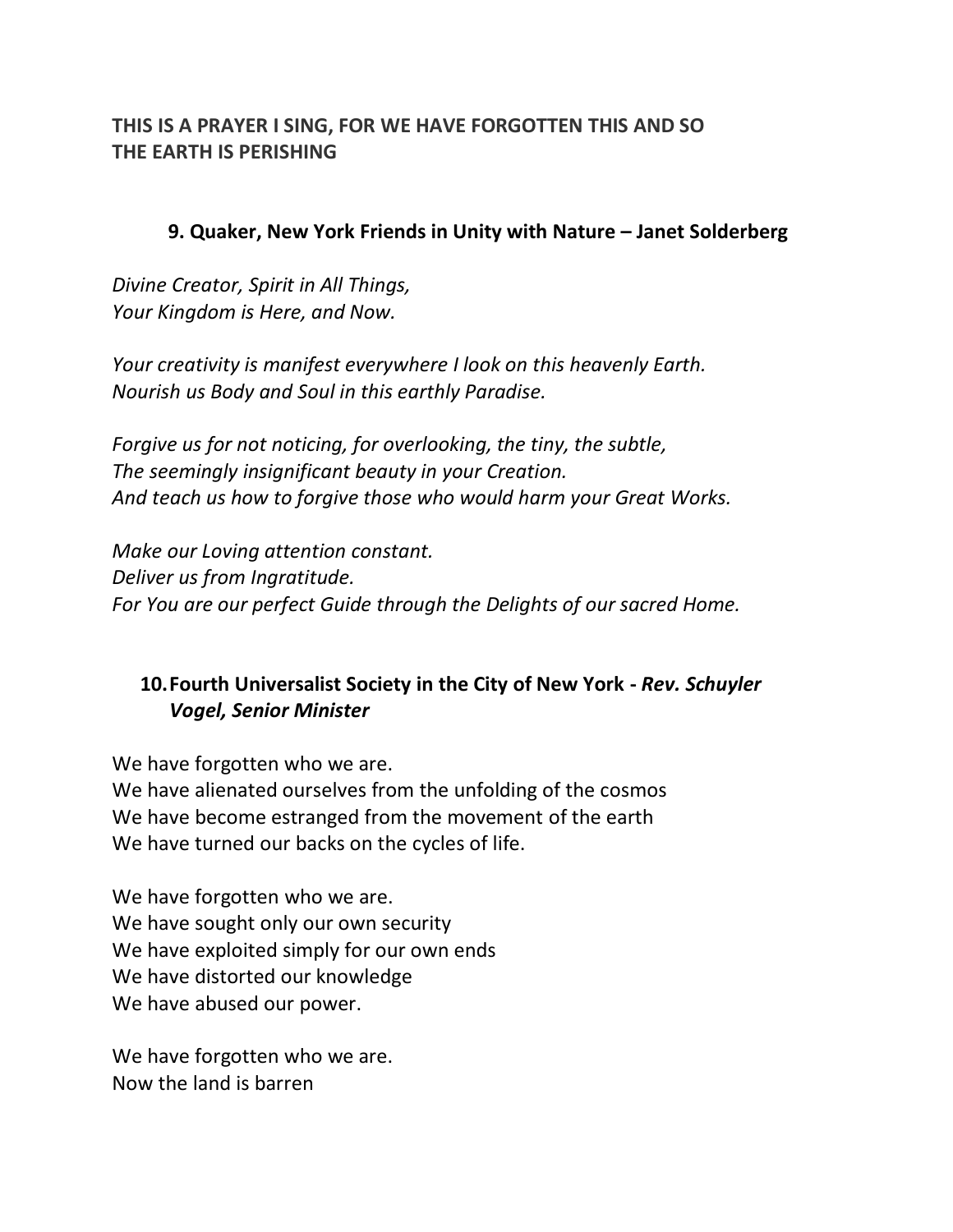And the waters are poisoned And the air is polluted.

We have forgotten who we are. Now the forests are dying And the creatures are disappearing And the humans are despairing.

We have forgotten who we are. We ask forgiveness We ask for the gift of remembering We ask for the strength to change.

We have forgotten who we are.

~ U.N. Environmental Sabbath Program

#### **Closing : Seed Blessing, Dr. Nori Rost, New York Society for Ethical Culture**

Gracious Earth, you open wide your hand and give of your goodness to all things living: Renew the face of the earth and increase the sustainable harvests of the world, that the land may bring forth enough for all living things.

Bountiful Nature: Protect and sustain the creatures of our local habitat. Increase their well- being, watch over them with love, and give us wisdom to honor our kinship with them.

Bless the waters on the ground and under the ground, and the waters that fall from the sky, that this garden may flourish and bear good fruit; bless the sowing of the seed this year, grant fertility to the soil, protect the bees and butterflies that they may do their good work of continuing the life force on this, our home, our heart, our hope.

Mother Earth, we thank you for all you give to every living thing. Give us wisdom to take our rightful place in nature that we might heal and not harm.